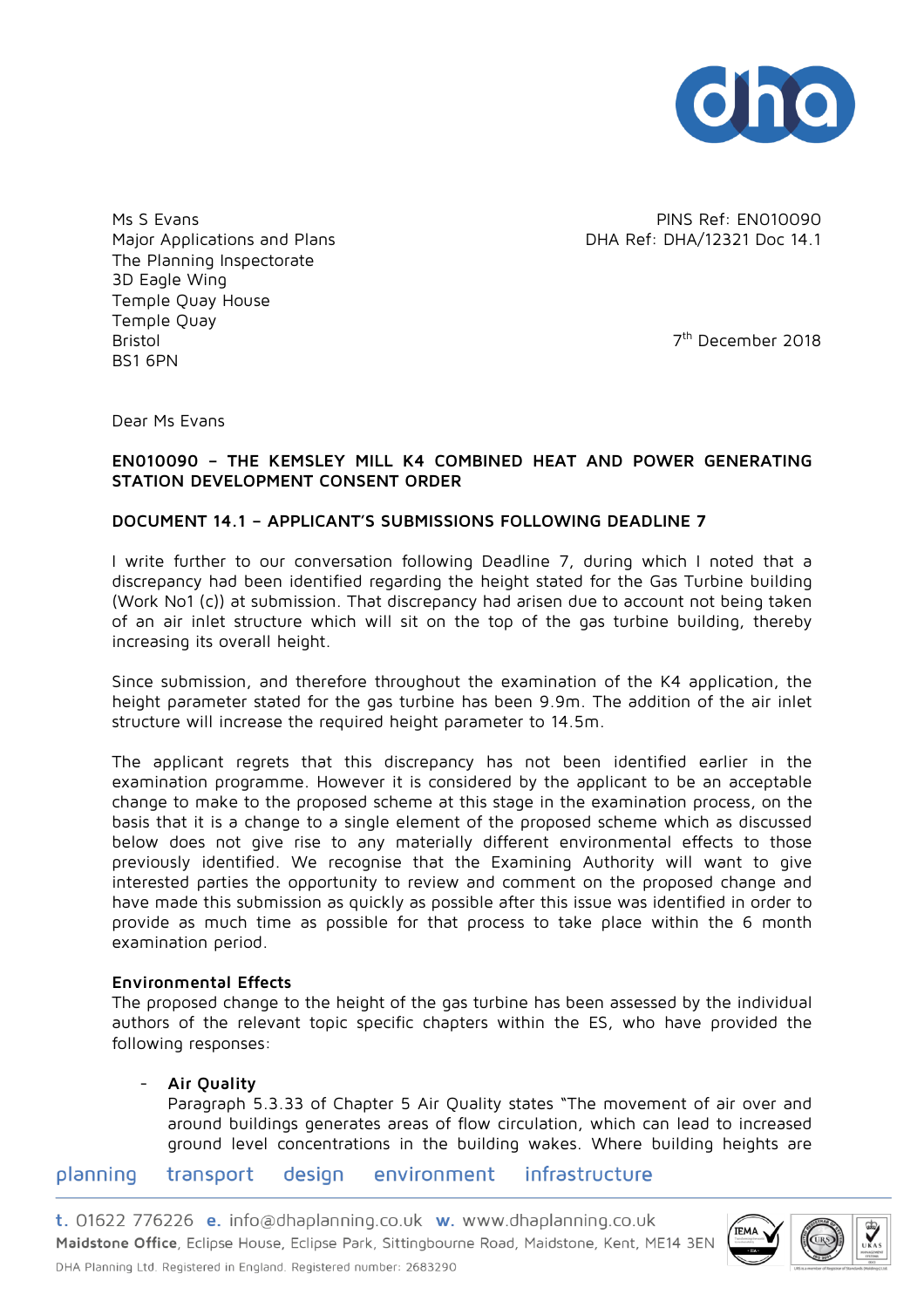

greater than about 30 - 40% of the stack height, downwash effects can be significant." The revised height of the Gas Turbine building is c.14.5m, approximately 20% of the recommended 70 m minimum stack height for K4. As such the revised Gas Turbine building is unlikely to significantly change the magnitude of the predicted concentrations. Furthermore the Gas Turbine building is adjacent to the HSRG building which, at a height of 35.2 m, will be the dominant building affecting the K4 plume. On that basis, the change in Gas Turbine building height is highly unlikely to change the conclusions of the air quality assessment.

### - **Landscape and Visual**

Increasing the height of the Gas Turbine building from 9.9m to 14.5m would not result in any additional significant adverse effects on landscape, townscape or visual receptors.

The proposed HRSG and Turbine Hall are considerably taller buildings and would continue to form the focus of the development at K4, together with the stack. In near views from the Saxon Shore Way the Local Equipment Room and Dump Condenser, which lie on the eastern and southern edges of the site respectively, would generally obscure views of the Gas Turbine building. In mid-distance views a slightly larger sliver of the top of the Gas Turbine building would be visible as a barely perceptible addition to an industrial context of larger and more complex buildings and infrastructure. In views from the west and north the K1 development and Kemsley Paper Mill would obscure all views of buildings at K4 and in views from the north-east the landfill mound would obscure all views of the Gas Turbine building. In distant views, the increase in height of the Gas Turbine building would be imperceptible. The difference in the amount of additional building that would potentially be visible would not alter the magnitude of change or level of effect for any visual receptor identified within the ES, either during the daytime or at night.

There would be no additional change in the nature or character of any landscape or townscape character area within the K4 study area, either during the daytime or at night.

There would be no change in the level of cumulative landscape, townscape or visual effects identified within the ES as a result of increasing the height of the Gas Turbine building.

# - **Cultural Heritage**

Increasing the height of the Gas Turbine building from 9.9m to 14.5m would not result in any additional significant adverse effects on cultural heritage assets.

Increasing the height of the Gas Turbine Building would have no additional physical impacts and therefore there would be no additional effects on buried archaeological remains, and the only potential impact would be on the settings of heritage assets. Despite the proposed increase in height of the turbine building, the proposed HRSG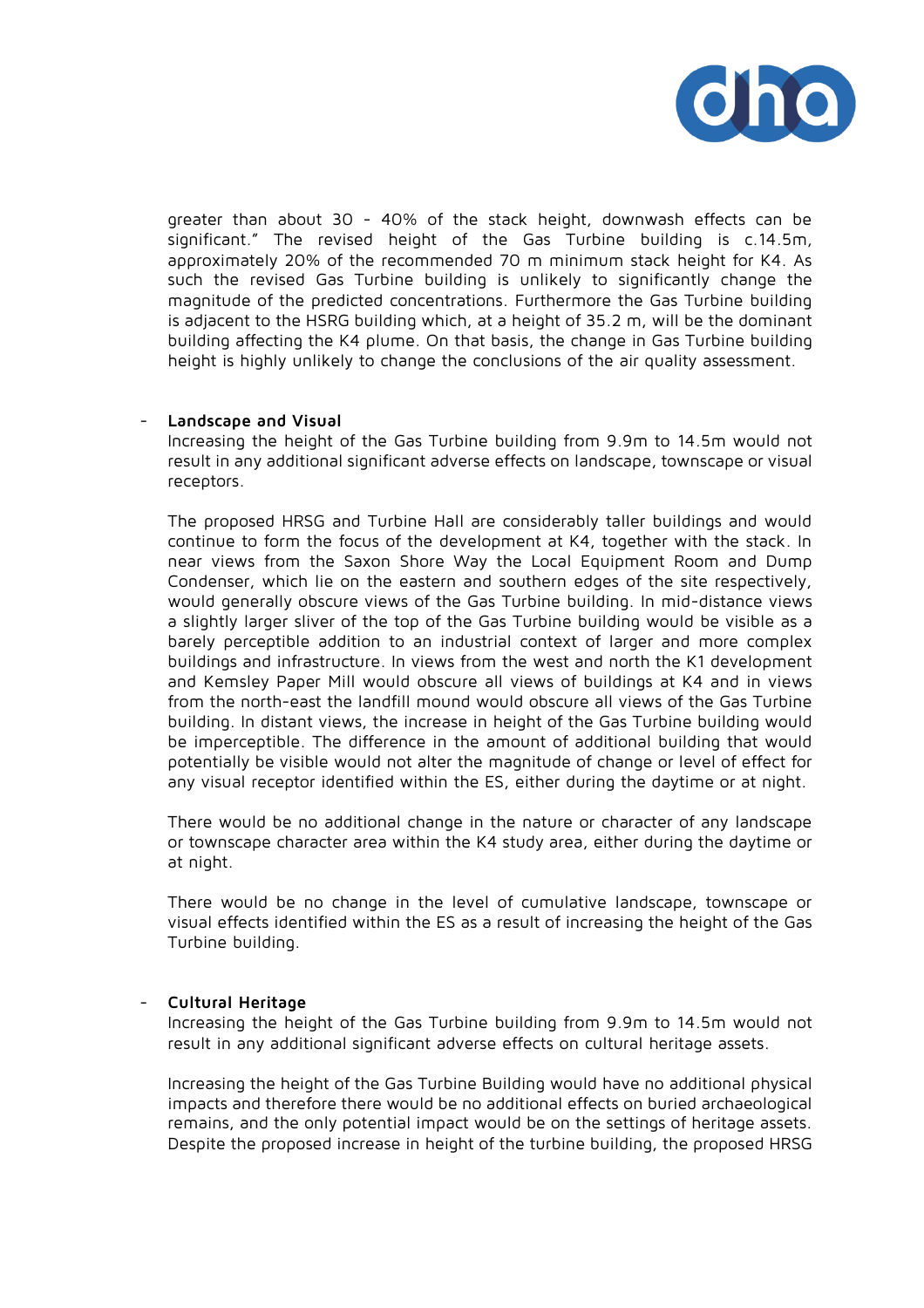

and Turbine Hall are considerably taller buildings and would continue to form the focus of the development at K4, together with the stack.

The nearest designated historic asset, Rough Castle lies to the south west of the site. views from this direction would be obscured by the K1 development and Kemsley Paper Mill, and no effects beyond those minor adverse effects previously identified. Potential impacts have been identified on the Grade II Little Murston Farmhouse, 1.4km to the south east, the Grade I listed medieval parish church of the Holy Trinity, Milton, located some 1.3 km south west, Mere Court and East Hall (both listed at Grade II) 1.6 km and 2 km south respectively, and the Grade II Tonge Corner Farmhouse some 2.1 km south east. In all of these examples their distance from the site the increase in height of the Gas Turbine building would not be a perceptible addition to the complex of industrial buildings and infrastructure. In all of these cases, the proposed development has been assessed as having a minor adverse significance of effect, and the proposed additional height of the gas turbine buildings has not altered.

Potential indirect impacts (all minor adverse) have also been identified on three conservation areas - Milton Regis High Street 2.1 km south west, Sittingbourne High Street 2.7 km south and Tonge Conservation Area some 2.8 km southeast of the Site. No additional impacts are identified as a result of the proposed changes to the height of the Gas Turbine building and no changes to the significance of effects are likely.

Furthermore, there will be no new impacts on the settings of historic assets than those previously identified.

In summary, no new impacts have been identified as a result of the proposed changes, and there will be no increase to the severity of impacts previously identified, and as a result no changes to the significance of effects of the development have been identified

The proposed change is not considered to have any implications for any of the other topic specific elements of the ES.

#### **Documents Submitted**

The following documents have been submitted by the applicant:

| Applicant's Ref  | Document                                                          | Date          |
|------------------|-------------------------------------------------------------------|---------------|
| 1.2              | Application Guide                                                 | December 2018 |
| 2.1              | Revised dDCO (clean and tracked)                                  | December 2018 |
| $\overline{2.3}$ | dDCO - Validation Report                                          | December 2018 |
| $\overline{3.1}$ | Environmental Statement - $Chp 2$<br>(tracked and clean versions) | December 2018 |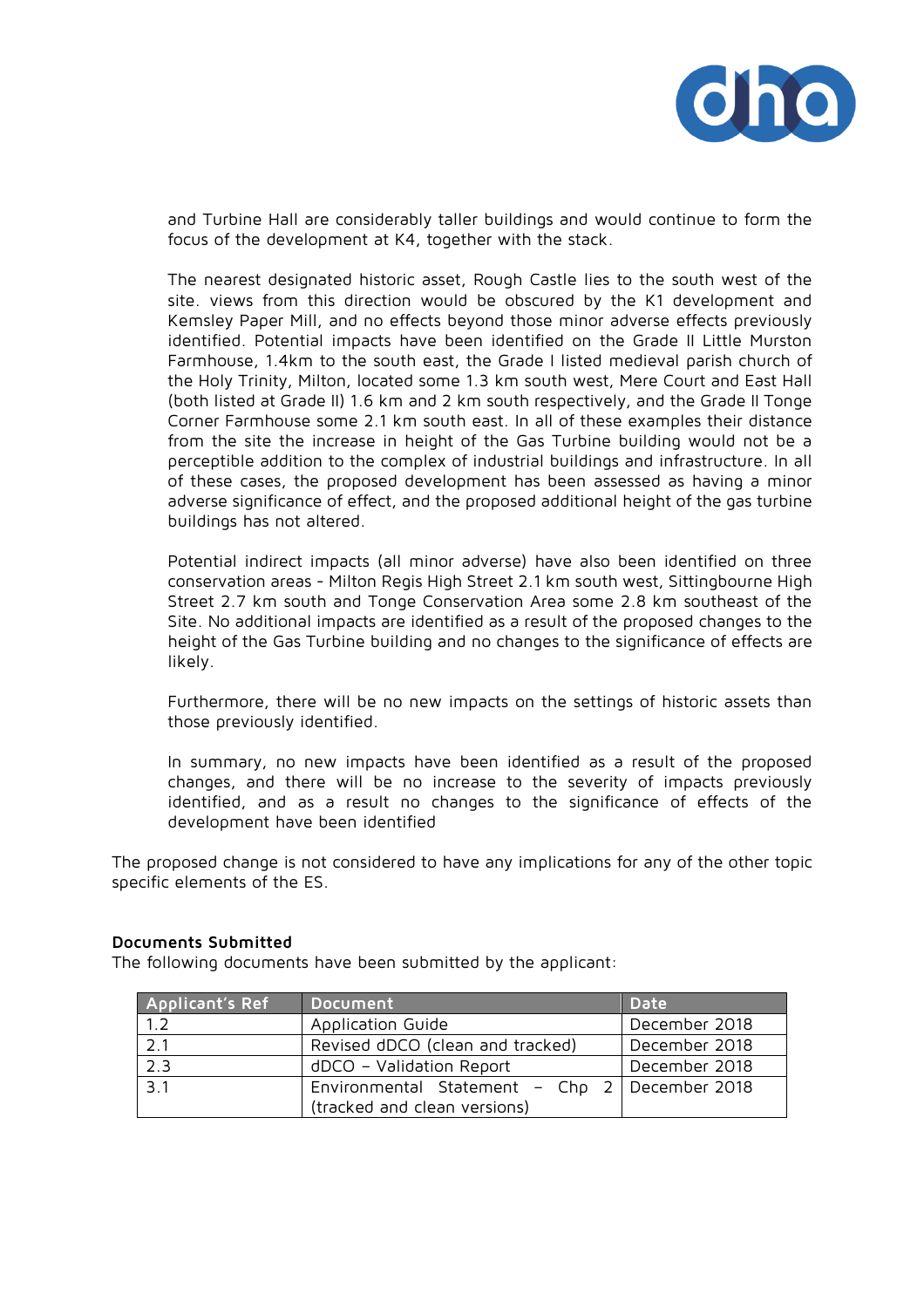

| ્ર 1 | Environmental Statement - $Chp 5   December 2018$<br>(tracked and clean versions) |                                  |
|------|-----------------------------------------------------------------------------------|----------------------------------|
| 5.3  | Design and Access Statement                                                       | December 2018                    |
| 13.1 | Post Deadline 7 Covering Letter                                                   | 7 <sup>th</sup> December<br>2018 |

# **Application Guide (Document 1.2)**

The Application Guide has been updated throughout to reflect the submissions as listed above; Volume 14 deals specifically with the post Deadline 7 submissions.

### **Applicant's Final Preferred DCO (Document 2.1)**

A revised dDCO has been submitted (including clean and tracked versions) which reflects the change in Table 1 to the height of the gas turbine building.

A further version of the Validation Report has also been provided. The Validation Report contains six outstanding validation errors, as follows:

- **ERR1** The SI number will be added on the making of the DCO;
- **ERR2** and **ERR3** The asterisks will be replaced by 'Made' and 'Coming into force' dates at the appropriate time at the point of any DCO being made;
- **ERR4** the error has arisen as the correct Secretary of State has been referred to. That error will be addressed at the point at which any DCO is made.
- **ERR5** and **ERR6** the Title, Department and date will be added at the appropriate time should the DCO be made.

As such the applicant is comfortable that appropriate efforts have been taken to eliminate all errors other than those which relate to elements of the DCO which would be amended at the appropriate time should the DCO be made.

#### **Environmental Statement (Document 3.1)**

A revised version of Chapter 2 is provided which has been amended for consistency to reflect the final Preferred DCO included within this submission; the height of the gas turbine has been amended and heights have also been revised to reflect AOD where appropriate.

A revised version of Chapter 5, Air Quality, is also provided. The 9.9m height of the gas turbine has been retained in Table 5.2 as that forms the basis on which the original air quality modelling was undertaken. However the Chapter itself has then been amended, at Para 5.3.34, to reflect the fact that the increase of the Gas Turbine building to 14.5m would not result in any change to the results of the original air quality modelling work.